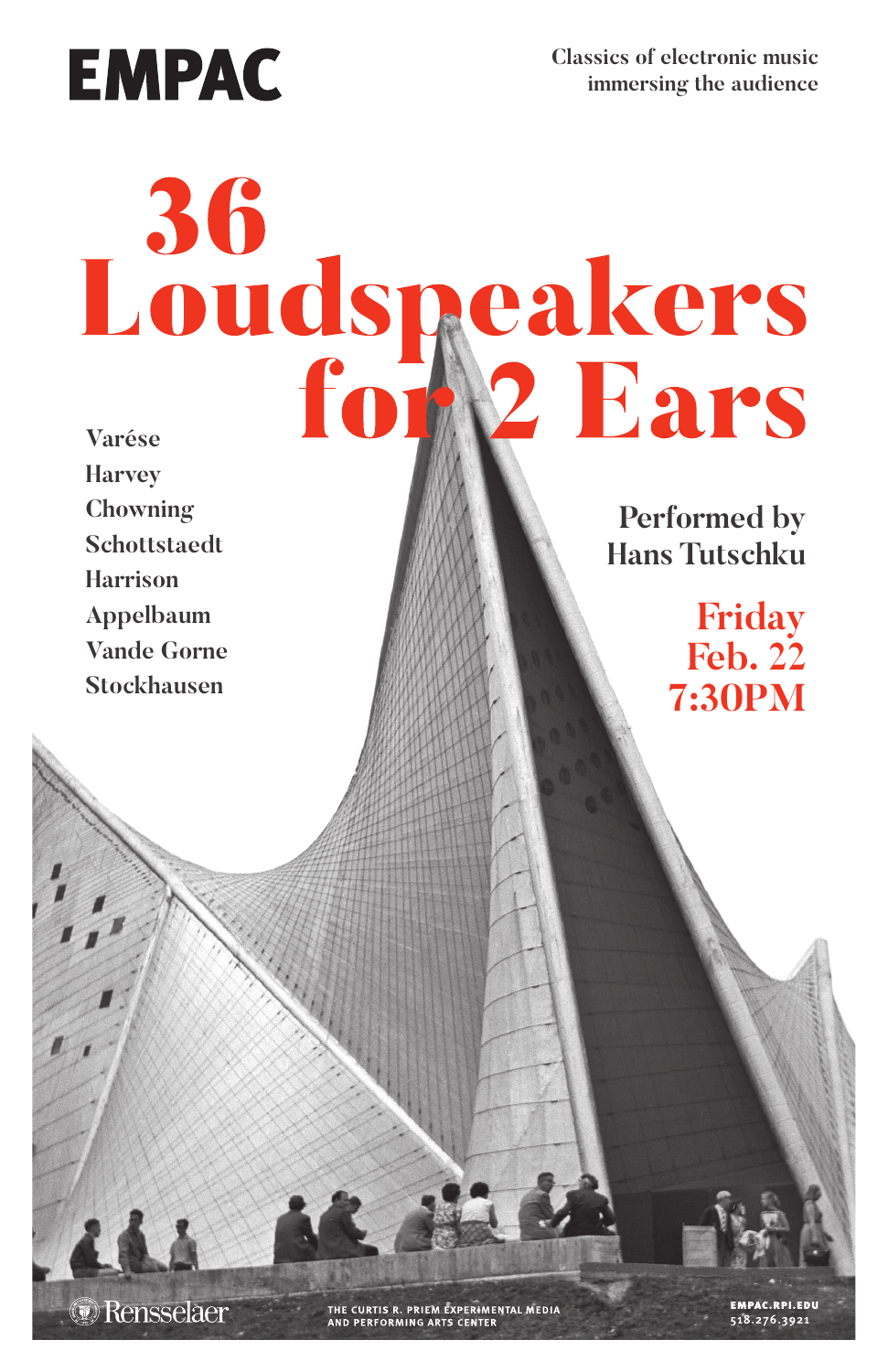## **A CONCERT WITH SPANE SPACE SPACE SPACE SPACE SPACE SPACE SPACE SPACE SPACE SPACE SPACE SPACE SPACE SPACE SPACE SPACE SPACE SPACE SPACE SPACE SPACE SPACE SPACE SPACE SPACE SPACE SPACE SPACE SPACE SPACE SPACE SPACE SPACE SP**

This concert inaugurates the 36-channel "Ambisonic" loudspeaker installation in EMPAC's Studio 1. The program will feature a selection of electronic compositions written specifically to reach listeners from all spatial directions. Electronic music composed for loudspeaker systems built around and above the audience has been pursued for over 60 years; since its inception, EMPAC has been creating listening and production environments for sound to move freely through space beyond the confines of traditional stereo or surround-sound systems.

Hans Tutschku was born in Weimar, Germany, in 1966. Some of his first experiences with electronic music came with the "Ensemble for Intuitive Music Weimar" of which he has been a member since 1982. He studied electronic music composition at the Dresden College of Music and, starting in 1989, participated in several of Karlheinz Stockhausen's concert cycles to learn the art of sound direction. He continued his studies in sonology and electroacoustic composition at the Royal Conservatoire in the Hague (1991/92), followed by a year's study at IRCAM in Paris (1994).

Hans Tutschku has taught electroacoustic composition as a guest professor in Weimar (1995/96); electroacoustic composition at IRCAM in Paris (1997–2001); and at the conservatory of Montbéliard (2001–2004). In May 2003 he completed a doctorate (PhD) with Professor Jonty Harrison at the University of Birmingham, and during the spring term of 2003 was the "Edgard Varèse Guest Professor" at the Technical University of Berlin. Since 2004, he is the Fanny P. Mason Professor of Music at Harvard University, where he teaches composition and works as director of the electroacoustic studios.

He regularly teaches international workshops for musicians and non-musicians on aspects of art appreciation, listening, creativity, composition, improvisation, live-electronics and sound spatialization. For his works, Hans Tutschku has received many prestigious international composition prizes.

Presented and performed by HANS TUTSCHKU

## KARLHEINZ STOCKHAUSEN, *GESANG DER JÜNGLINGE* 1955/56, 13 minutes

JOHN CHOWNING, *TURENAS* 1972, 12 minutes

JONATHAN HARVEY, *MORTUOS PLANGO, VIVOS VOCO* 1980, 9 minutes

– INTERMISSION –

WILLIAM SCHOTTSTAEDT, *COLONY V* 1983, 9 minutes

ANNETTE VANDE GORNE, *YAWAR FIESTA—LAMENTO* 2006, 6 minutes

> MARK APPELBAUM, *PRECOMPOSITION* 2002, 12 minutes

EDGAR VARÈSE, *POÈME ÉLECTRONIQUE* 1958, 8 minutes

> JONTY HARRISON, *FREE FALL* 2006, 8 minutes